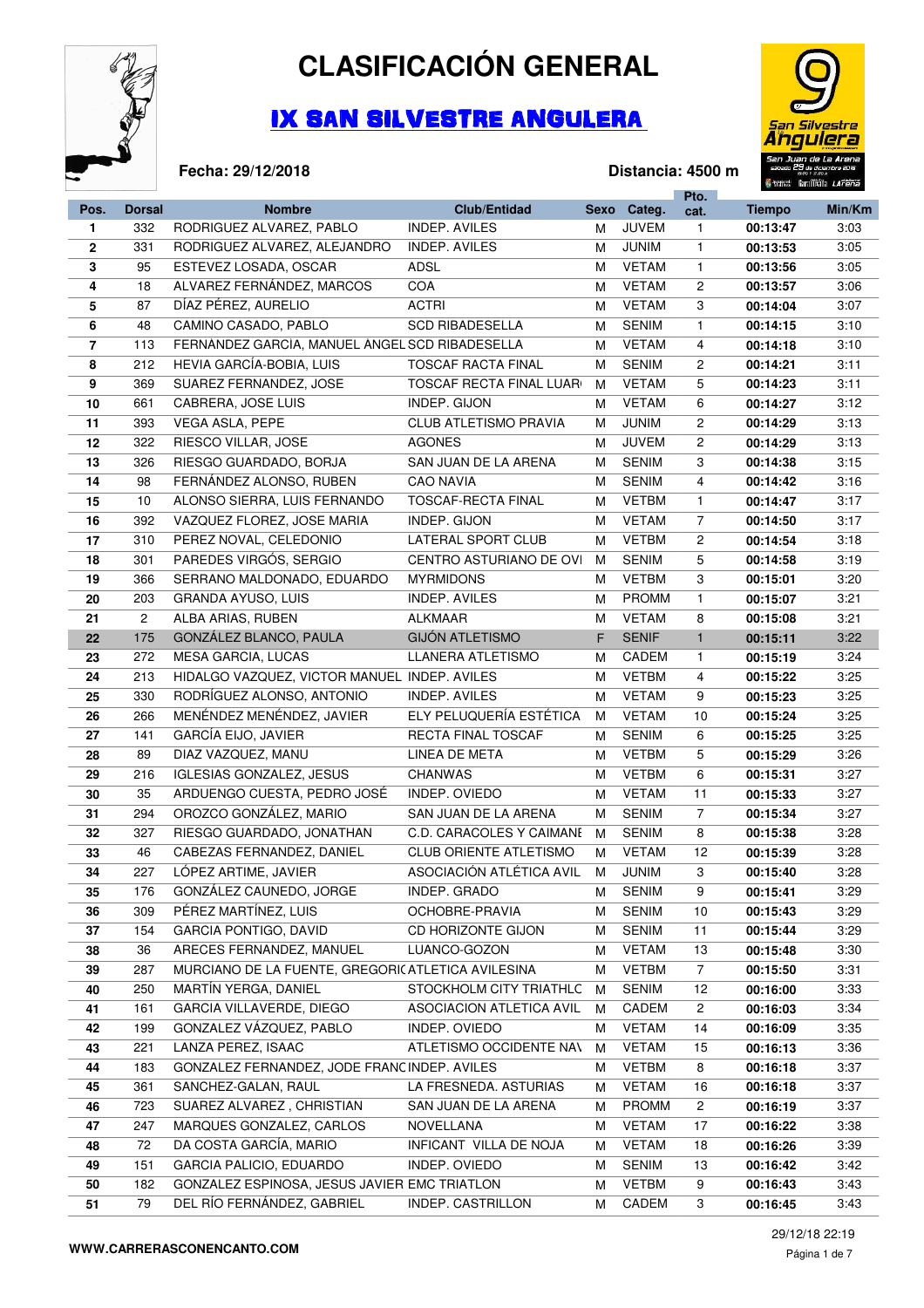|      |                |                                              |                                 |      |              | Pto.           |               |        |
|------|----------------|----------------------------------------------|---------------------------------|------|--------------|----------------|---------------|--------|
| Pos. | <b>Dorsal</b>  | <b>Nombre</b>                                | <b>Club/Entidad</b>             | Sexo | Categ.       | cat.           | <b>Tiempo</b> | Min/Km |
| 52   | 181            | GONZÁLEZ DURÁN, JUAN MANUEL                  | <b>INDEP. AVILES</b>            | M    | <b>SENIM</b> | 14             | 00:16:47      | 3:43   |
| 53   | 390            | <b>VALLE RODRIGUEZ, NURIA</b>                | <b>AVILES ATLETISMO</b>         | F.   | <b>JUNIF</b> | $\mathbf{1}$   | 00:16:51      | 3:44   |
| 54   | 372            | SUÁREZ RODRÍGUEZ, JAVIER                     | INDEP. CANDÁS                   | м    | <b>VETAM</b> | 19             | 00:16:52      | 3:44   |
| 55   | 129            | FERNANDEZ VILLANUEVA, MANUEL                 | <b>INDEP. NAVIA</b>             | M    | <b>VETCM</b> | $\mathbf{1}$   | 00:16:53      | 3:45   |
| 56   | 62             | CÓMITRE CUERVO, DAVID                        | SOTO DEL BARCO                  | м    | <b>JUVEM</b> | 3              | 00:16:53      | 3:45   |
| 57   | $\overline{4}$ | ALFONSO VARCIA, JUAN JOSE                    | <b>VALSA VIAJES</b>             | M    | <b>SENIM</b> | 15             | 00:16:54      | 3:45   |
| 58   | 215            | IGLESIAS FERNANDEZ, MARCO A.                 | INDEP. LA ARENA                 | м    | <b>SENIM</b> | 16             | 00:16:54      | 3:45   |
| 59   | 348            | RUBIO ORDOÑEZ, ALVARO                        | CARREÑO                         | м    | <b>JUVEM</b> | 4              | 00:16:55      | 3:45   |
| 60   | 246            | MARIÑO GARCIA, EDUARDO                       | <b>INDEP. AVILES</b>            | м    | <b>SENIM</b> | 17             | 00:16:57      | 3:46   |
| 61   | 9              | ALONSO RODRIGUEZ, SERGIO                     | <b>BEER RUNNERS</b>             | м    | <b>VETBM</b> | 10             | 00:16:59      | 3:46   |
| 62   | 353            | SALAZAR GARZO, DAVID                         | <b>MÜNCHEN</b>                  | M    | <b>SENIM</b> | 18             | 00:17:01      | 3:46   |
| 63   | 397            | VILLANUEVA FERNANDEZ, LUCIA                  | INDEP. LUARCA                   | F    | <b>SENIF</b> | $\overline{2}$ | 00:17:03      | 3:47   |
| 64   | 80             | DÍAZ ALBA, LAURA                             | SOTO DEL BARCO                  | F    | <b>VETAF</b> | $\mathbf{1}$   | 00:17:04      | 3:47   |
| 65   | 104            | FERNÁNDEZ CASTILLO, JAIRO                    | CLUB NÁUTICO ENSIDESA           | M    | <b>JUVEM</b> | 5              | 00:17:04      | 3:47   |
| 66   | 47             | CAMBA GONZALEZ, LUIS ALBERTO                 | <b>INDEP. AVILES</b>            | м    | <b>VETAM</b> | 20             | 00:17:05      | 3:47   |
| 67   | 198            | GONZALEZ VALENTIN, JOSE MARIA                | <b>INDEP. AVILES</b>            | M    | <b>VETAM</b> | 21             | 00:17:11      | 3:49   |
| 68   | 44             | BLANCO JUBETE, BLANCA MAR                    | <b>ATLETICA AVILESINA</b>       | F    | <b>VETBF</b> | $\mathbf{1}$   | 00:17:13      | 3:49   |
| 69   | 297            | PAJUELO LÁZARO, ANTONIO                      | MARLINS TRIATLÓN MADRID         | м    | <b>SENIM</b> | 19             | 00:17:14      | 3:49   |
| 70   | 362            | SANTOS CAMBRA, IRIA                          | <b>BURGOS CORRE</b>             | F    | CADEF        | $\mathbf{1}$   | 00:17:15      | 3:50   |
| 71   | 660            | TRIGO ALBARRAN, MARIO                        | CA. CORVERA                     | M    | CADEM        | 4              | 00:17:20      | 3:51   |
| 72   | 286            | MUÑIZ SUÁREZ, SERGIO                         | <b>LATERAL SPORT CLUB</b>       | м    | <b>VETAM</b> | 22             | 00:17:20      | 3:51   |
| 73   | 345            | RODRÍGUEZ SUÁREZ, NACHO                      | SAN JUAN DE LA ARENA            | M    | <b>SENIM</b> | 20             | 00:17:22      | 3:51   |
| 74   | 56             | CASARES RODRIGUEZ, JUAN                      | LATERAL SPORT CLUB              | м    | <b>VETAM</b> | 23             | 00:17:22      | 3:51   |
| 75   | 274            | MESA VILLABRILLE, FCO JAVIER                 | <b>ARLOS</b>                    | м    | <b>VETBM</b> | 11             | 00:17:24      | 3:52   |
| 76   | 69             | CUETO RAPADO, JULIO                          | <b>INDEP. AVILES</b>            | M    | <b>VETBM</b> | 12             | 00:17:24      | 3:52   |
| 77   | 339            | RODRIGUEZ MENENDEZ, JAVIER                   | LATERAL SPORT CLUB              | м    | <b>VETBM</b> | 13             | 00:17:25      | 3:52   |
| 78   | 384            | TUSET FERNANDEZ, LLARA                       | <b>INDEP. AVILES</b>            | F.   | <b>CADEF</b> | $\overline{c}$ | 00:17:25      | 3:52   |
| 79   | 187            | GONZÁLEZ LÓPEZ, GONZALO                      | INDEP. GIJON                    | м    | <b>VETAM</b> | 24             | 00:17:26      | 3:52   |
| 80   | 238            | LUCIO SUAREZ, CARLOS                         | <b>INDEP. AVILES</b>            | м    | <b>VETAM</b> | 25             | 00:17:27      | 3:52   |
| 81   | 133            | FLOREZ VELASCO, JOSÉ MANUEL                  | <b>RELIEVE</b>                  | м    | <b>SENIM</b> | 21             | 00:17:28      | 3:53   |
| 82   | 88             | PEREZ ARIAS, ADRIAN                          | <b>LATERAL SPORT CLUB</b>       | M    | <b>SENIM</b> | 22             | 00:17:29      | 3:53   |
| 83   | 166            | GÓMEZ REY, DAVID                             | SOTO DEL BARCO                  | M    | <b>SENIM</b> | 23             | 00:17:30      | 3:53   |
| 84   | 265            | MENÉNDEZ GARRIDO, JOAQUIN                    | SOTO DEL BARCO                  | M    | <b>VETAM</b> | 26             | 00:17:30      | 3:53   |
| 85   | 293            | ORDÓÑEZ, JAVIER                              | <b>INDEP. AVILES</b>            | м    | <b>VETAM</b> | 27             | 00:17:32      | 3:53   |
| 86   | 346            | ROLDÁN JOGLAR, SERGIO                        | INDEP. AVILES                   | м    | <b>SENIM</b> | 24             | 00:17:34      | 3:54   |
| 87   | 169            | GÓMEZ SANTAMARÍA, ÁNGEL                      | INDEP. SANTANDER                | M    | <b>SENIM</b> | 25             | 00:17:36      | 3:54   |
| 88   | 125            | FERNANDEZ SAN MARTIN, ALFREDO                | <b>CLUB CASTRILLON TRIATLOI</b> | M    | <b>VETBM</b> | 14             | 00:17:36      | 3:54   |
| 89   | 255            | MARTINEZ GIRALDA, JESUS ANGEL                | SANTA MARIA DEL MAR             | м    | <b>VETAM</b> | 28             | 00:17:37      | 3:54   |
| 90   | 75             | DE LA HOZ TERNERO, PABLO                     | DEPORTES MLBLACK                | м    | <b>SENIM</b> | 26             | 00:17:37      | 3:54   |
| 91   | 298            | PALACIOS SÁNCHEZ, MANUEL                     | INDEP. GIJON                    | M    | JUVEM        | 6              | 00:17:38      | 3:55   |
| 92   | 315            | PRENDES FERNÁNDEZ, JOSÉ                      | <b>TOSCAF RECTA FINAL</b>       | M    | CADEM        | 5              | 00:17:38      | 3:55   |
| 93   | 14             | ALVAREZ ARIAS, CARLOS                        | INDEP. OVIEDO                   | м    | <b>SENIM</b> | 27             | 00:17:41      | 3:55   |
| 94   | 363            | SANTOS RAMOS, JUAN MANUEL                    | <b>BURGOS CORRE</b>             | M    | <b>VETBM</b> | 15             | 00:17:41      | 3:55   |
| 95   | 299            | PALOMARES GARCIA, SERGIO                     | SAN JUAN DE LA ARENA            | м    | JUVEM        | $\overline{7}$ | 00:17:42      | 3:56   |
| 96   | 320            | RENDUELES GARCIA, PABLO                      | INDEP. GIJON                    | м    | <b>VETAM</b> | 29             | 00:17:43      | 3:56   |
| 97   | 28             | ALVAREZ RODRIGUES, PABLO                     | INDEP. AVILES                   | м    | <b>SENIM</b> | 28             | 00:17:43      | 3:56   |
| 98   | 101            | FERNANDEZ ARENAS, MIGUEL                     | INDEP. NAVECES                  | M    | <b>VETAM</b> | 30             | 00:17:44      | 3:56   |
| 99   | 193            | GONZALEZ RODRIGUEZ, FIDEL                    | <b>CORVERA</b>                  | м    | <b>VETAM</b> | 31             | 00:17:44      | 3:56   |
| 100  | 122            | FERNANDEZ RICO, ALBERTO                      | INDEP. GIJON                    | м    | <b>SENIM</b> | 29             | 00:17:45      | 3:56   |
| 101  | 344            | RODRÍGUEZ SUÁREZ, EDUARDO                    | COTO CARCEDO                    | M    | <b>VETAM</b> | 32             | 00:17:46      | 3:56   |
| 102  | 127            | FERNANDEZ SUAREZ, LUIS RAMON                 | <b>SCD RIBADESELLA</b>          | м    | <b>VETDM</b> | $\mathbf{1}$   | 00:17:51      | 3:58   |
| 103  | 117            | FERNANDEZ LLERA, ROBERTO                     | INDEP. AVILES                   | M    | <b>VETAM</b> | 33             | 00:17:51      | 3:58   |
| 104  | 194            | GONZALEZ RODRIGUEZ, FRANCISCO IINDEP. MADRID |                                 | м    | <b>VETAM</b> | 34             | 00:17:52      | 3:58   |
| 105  | 116            | FERNANDEZ IZQUIERDO, ALFREDO                 | CLUB LOS GORILAS DE CANI        | M    | <b>JUNIM</b> | 4              | 00:17:54      | 3:58   |
| 106  | 144            | GARCIA GONZALEZ, ANA CRISTINA                | YES WE RUN                      | F.   | <b>VETBF</b> | $\overline{c}$ | 00:17:54      | 3:58   |
| 107  | 386            | URRUTIA GONZALEZ, BRUNO                      | RANÓN                           | м    | <b>VETAM</b> | 35             | 00:17:55      | 3:58   |
| 108  | 375            | SUERO MANGAS, SONIA                          | <b>SCD RIBADESELLA</b>          | F    | <b>SENIF</b> | 3              | 00:17:56      | 3:59   |
| 109  | 288            | NAVARRO BRAGA, JOSÉ ANTONIO                  | CHANWAS                         | м    | <b>VETBM</b> | 16             | 00:17:57      | 3:59   |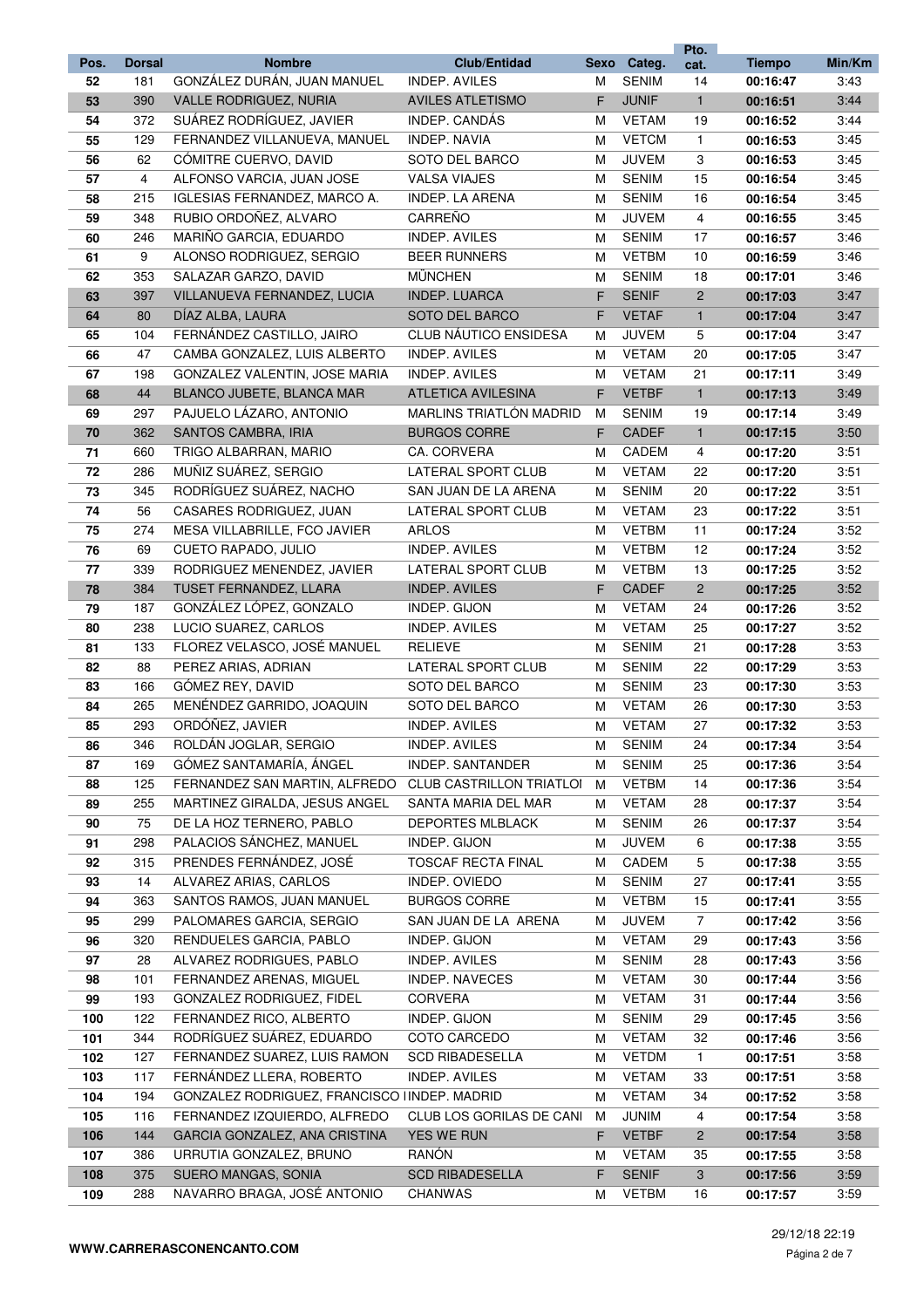|            |                |                                                  |                                                 |        |                              | Pto.           |                      |              |
|------------|----------------|--------------------------------------------------|-------------------------------------------------|--------|------------------------------|----------------|----------------------|--------------|
| Pos.       | <b>Dorsal</b>  | <b>Nombre</b>                                    | <b>Club/Entidad</b>                             | Sexo   | Categ.                       | cat.           | <b>Tiempo</b>        | Min/Km       |
| 110        | 17             | ÁLVAREZ DOSANTOS, DIEGO                          | INDEP. MADRID                                   | M      | <b>VETAM</b>                 | 36             | 00:17:58             | 3:59         |
| 111        | 3              | ALESSON GONZALEZ, JOSE                           | INDEP. SALINAS                                  | м      | <b>VETBM</b>                 | 17             | 00:17:58             | 3:59         |
| 112        | 165            | GÓMEZ MARTÍN, SONIA                              | <b>CHANWAS</b>                                  | F.     | <b>VETBF</b>                 | 3              | 00:17:58             | 3:59         |
| 113        | 226            | LOBO, PABLO                                      | INDEP. GRADO                                    | M      | <b>SENIM</b>                 | 30             | 00:18:03             | 4:00         |
| 114        | $\overline{7}$ | ALONSO BUSTO, JOSE RAMON                         | <b>CLUB CORRER ASTURIAS</b>                     | м      | <b>VETAM</b>                 | 37             | 00:18:03             | 4:00         |
| 115        | 197            | GONZALEZ SUAREZ, OSCAR                           | <b>VENEROS</b>                                  | м      | <b>VETAM</b>                 | 38             | 00:18:07             | 4:01         |
| 116        | 26             | ÁLVAREZ POLA, DAVID                              | INDEP. CUDILLERO                                | м      | <b>PROMM</b>                 | 3              | 00:18:13             | 4:02         |
| 117        | 280            | MOSQUERA RODRIGUEZ, JOSE ANTOILAS VEGAS, CORVERA |                                                 | м      | <b>VETAM</b>                 | 39             | 00:18:16             | 4:03         |
| 118        | 70             | CUEVA RODRÍGUEZ, DANIEL                          | <b>INDEPENDIENTE</b>                            | м      | <b>SENIM</b>                 | 31             | 00:18:17             | 4:03         |
| 119        | 357            | SÁNCHEZ CLEMENTE, ADRIÁN                         | ASOCIACIÓN ATLETICA AVIL                        | м      | CADEM                        | 6              | 00:18:17             | 4:03         |
| 120        | 29             | ALVAREZ RODRIGUEZ, ALBERTO                       | <b>PRAVIA</b>                                   | M      | <b>SENIM</b>                 | 32             | 00:18:17             | 4:03         |
| 121        | 99             | FERNÁNDEZ ÁLVAREZ, JOSÉ MARÍA                    | <b>PRAVIA</b>                                   | м      | <b>SENIM</b>                 | 33             | 00:18:18             | 4:04         |
| 122        | 270            | MERINO BARREÑADA, MIGUEL                         | EL ALFARAZ MIRANDA AVIL                         | м      | <b>VETBM</b>                 | 18             | 00:18:24             | 4:05         |
| 123        | 155            | GARCIA RODRIGUEZ, EDUARDO                        | <b>OVETUS CROSSFIT</b>                          | м      | <b>VETAM</b>                 | 40             | 00:18:25             | 4:05         |
| 124        | 342            | RODRIGUEZ SUAREZ, PABLO                          | INDEP. AVILES                                   | M      | <b>VETBM</b>                 | 19             | 00:18:28             | 4:06         |
| 125        | 115            | FERNANDEZ GONZALEZ, MARCO ANTI RANON             |                                                 | M      | <b>VETAM</b>                 | 41             | 00:18:29             | 4:06         |
| 126        | 237            | LOZANO CUESTA, PABLO                             | <b>BURGOS CORRE</b>                             | м      | <b>SENIM</b>                 | 34             | 00:18:32             | 4:07         |
| 127        | 32             | AMADOR GARCÍAS, ADRIÁN                           | <b>BTT LINDE CUBEL</b>                          | м      | <b>SENIM</b>                 | 35             | 00:18:34             | 4:07         |
| 128        | 217            | IZAGUIRRE CONDE, JAVIER                          | <b>VILLA DE PRAVIA</b>                          | M      | <b>JUVEM</b>                 | 8              | 00:18:37             | 4:08         |
| 129        | 100            | FERNÁNDEZ AMADOR, JAVIER                         | PRAVIA                                          | M      | <b>JUNIM</b>                 | 5              | 00:18:38             | 4:08         |
| 130        | 41             | <b>BANGO BUSTO, RAFAEL</b>                       | <b>TAMÓN ATLETISMO</b>                          | м      | <b>VETCM</b>                 | 2              | 00:18:42             | 4:09         |
| 131        | 123            | FERNANDEZ RUIZ, MARIANO                          | INDEP. OVIEDO                                   | м      | <b>VETDM</b>                 | 2              | 00:18:43             | 4:09         |
| 132        | 50             | CANO PEINADO, RAQUEL                             | SOTO DEL BARCO                                  | F.     | <b>SENIF</b>                 | $\overline{4}$ | 00:18:43             | 4:09         |
| 133        | 211            | HERES LOPEZ, OSCAR LUIS                          | INDEP. OVIEDO                                   | м      | <b>VETCM</b>                 | 3              | 00:18:46             | 4:10         |
| 134        | 378            | TOME JORDAN, ABEL                                | <b>INDEP. AVILES</b>                            | м      | <b>SENIM</b>                 | 36             | 00:18:48             | 4:10         |
| 135        | 153            | GARCÍA PÉREZ, ANGEL                              | ATLETISMO OCCIDENTE NAN                         | м      | <b>VETCM</b>                 | 4              | 00:18:50             | 4:11         |
| 136        | 279            | MOSQUERA GONZALEZ, ALBA                          | LAS VEGAS, CORVERA                              | F.     | <b>CADEF</b>                 | 3              | 00:18:53             | 4:11         |
| 137        | 333            | RODRÍGUEZ ASTARIZ, MANUEL                        | INDEP. AVILES                                   | м      | CADEM                        | $\overline{7}$ | 00:18:53             | 4:11         |
| 138        | 374            | SUAREZ VEGA, ALVARO                              | INDEP. AVILES                                   | м      | <b>VETAM</b>                 | 42             | 00:18:59             | 4:13         |
| 139        | 97             | FERNANDEZ ALBA, KEVIN                            | INDEP. AVILES                                   | м      | <b>SENIM</b>                 | 37             | 00:19:00             | 4:13         |
| 140        | 230            | LÓPEZ DE LA ROSA, IVAN                           | <b>INDEPENDIENTE</b>                            | м      | <b>PROMM</b>                 | 4              | 00:19:01             | 4:13         |
| 141        | 146            | GARCIA LOPEZ, PELAYO                             | <b>INDEPENDIENTE</b>                            | м      | CADEM                        | 8              | 00:19:01             | 4:13         |
| 142        | 172            | GONZÁLEZ ALVAREZ, ALBERTO                        | C.D. 2007 LLANERA                               | м      | <b>VETAM</b>                 | 43             | 00:19:02             | 4:13         |
| 143        | 19             | ÁLVAREZ FIDALGO, PILAR                           | LATERAL SPORT CLUB                              | F.     | <b>VETBF</b>                 | $\overline{4}$ | 00:19:02             | 4:13         |
| 144        | 167            | GOMEZ ROSELLON, OSCAR                            | LUGO DE LLANERA                                 | м      | <b>VETAM</b>                 | 44             | 00:19:02             | 4:13         |
| 145        | 152            | <b>GARCIA PEREZ, ALBERTO</b>                     | <b>INDEPENDIENTE</b>                            | М      | <b>VETBM</b>                 | 20             | 00:19:02             | 4:13         |
| 146        | 84             | DIAZ GARCIA, FRANCISCO ELADIO                    | C.A. GRASIAS                                    | M      | <b>VETBM</b>                 | 21             | 00:19:06             | 4:14         |
| 147        | 389            | VALDIZÁN QUINTANA, ADRIÁN                        | <b>MOGUI FANS</b>                               | M      | <b>PROMM</b>                 | 5              | 00:19:06             | 4:14         |
| 148        | 6              | ALONSO ALBUERNE, RAÚL                            | SOTO DEL BARCO                                  | м      | <b>VETBM</b>                 | 22             | 00:19:06             | 4:14         |
| 149        | 195            | GONZÁLEZ RODRÍGUEZ, VIRGINIA                     | <b>INDEP. AVILES</b>                            | F      | <b>VETAF</b><br><b>CADEF</b> | $\overline{c}$ | 00:19:07             | 4:15         |
| 150        | 76             | DE LA MANO GIL, ANDREA<br>PEREZ TORO, ERIKA      | <b>INDEP. AVILES</b>                            | F      |                              | 4              | 00:19:08             | 4:15         |
| 151        | 311<br>55      | CARVAJAL HERNANDEZ, RUBEN                        | <b>ESCUELA NATACION CORVE</b><br>INDEP. SALINAS | F      | <b>CADEF</b><br><b>VETBM</b> | 5<br>23        | 00:19:08             | 4:15<br>4:15 |
| 152        | $\mathbf{1}$   | ADONAI, MATHEUS                                  | SIDRERIA LA CALEA                               | M      | JUVEM                        | 9              | 00:19:10             | 4:16         |
| 153<br>154 | 143            | GARCÍA GARCÍA, JAVIER                            | DEPORTES MLBLACK                                | м      | <b>VETAM</b>                 | 45             | 00:19:12<br>00:19:12 | 4:16         |
| 155        | 628            | ARTIME RODRIGUEZ, FERNANDO                       | OCR OSCAR FERNANDEZ                             | м<br>м | <b>VETAM</b>                 | 46             | 00:19:14             | 4:16         |
| 156        | 383            | TUSET FERNANDEZ, JAIRO                           | INDEP. AVILES                                   | м      | JUVEM                        | 10             | 00:19:18             | 4:17         |
| 157        | 64             | CRUZ FERNÁNDEZ, GUILLERMO                        | LLORIANA (UVIÉU)                                | м      | <b>SENIM</b>                 | 38             | 00:19:18             | 4:17         |
| 158        | 15             | ALVAREZ BRANDI, MARIA                            | A.A.A                                           | F      | <b>JUNIF</b>                 | $\overline{c}$ | 00:19:19             | 4:17         |
| 159        | 192            | GONZALEZ NIDO, MANUEL                            | <b>HEROS ATLETISMO</b>                          | м      | <b>VETBM</b>                 | 24             | 00:19:20             | 4:17         |
| 160        | 305            | PÉREZ DÍAZ, MANUEL                               | SAN JUAN DE LA ARENA                            | м      | <b>VETBM</b>                 | 25             | 00:19:20             | 4:17         |
| 161        | 296            | PADILLA CANTERO, MANUEL                          | SANTACRUZ SPORT                                 | м      | <b>VETAM</b>                 | 47             | 00:19:21             | 4:18         |
| 162        | 74             | DE LA CALLE DÍAZ, JAVIER                         | ESCUELA DE NATACIÓN COF                         | M      | <b>VETAM</b>                 | 48             | 00:19:21             | 4:18         |
| 163        | 318            | REMUÑAN FERNANDEZ, JAVIER                        | K LEGENDS                                       | м      | <b>VETBM</b>                 | 26             | 00:19:21             | 4:18         |
| 164        | 68             | CUETO CHICON, DIEGO                              | INDEP. AVILES                                   | м      | <b>JUVEM</b>                 | 11             | 00:19:22             | 4:18         |
| 165        | 316            | PRIETO ALVAREZ, RAMSES                           | <b>OVETUS CROSSFIT</b>                          | м      | <b>VETAM</b>                 | 49             | 00:19:24             | 4:18         |
| 166        | 45             | BOIX MONJARDÍN, GUSTAVO JORGE                    | SOTO DEL BARCO                                  | м      | <b>SENIM</b>                 | 39             | 00:19:25             | 4:18         |
| 167        | 137            | ALVAREZ SANCHEZ, PEDRO                           | INDEP. LUGONES                                  | м      | <b>VETAM</b>                 | 50             | 00:19:26             | 4:19         |
|            |                |                                                  |                                                 |        |                              |                |                      |              |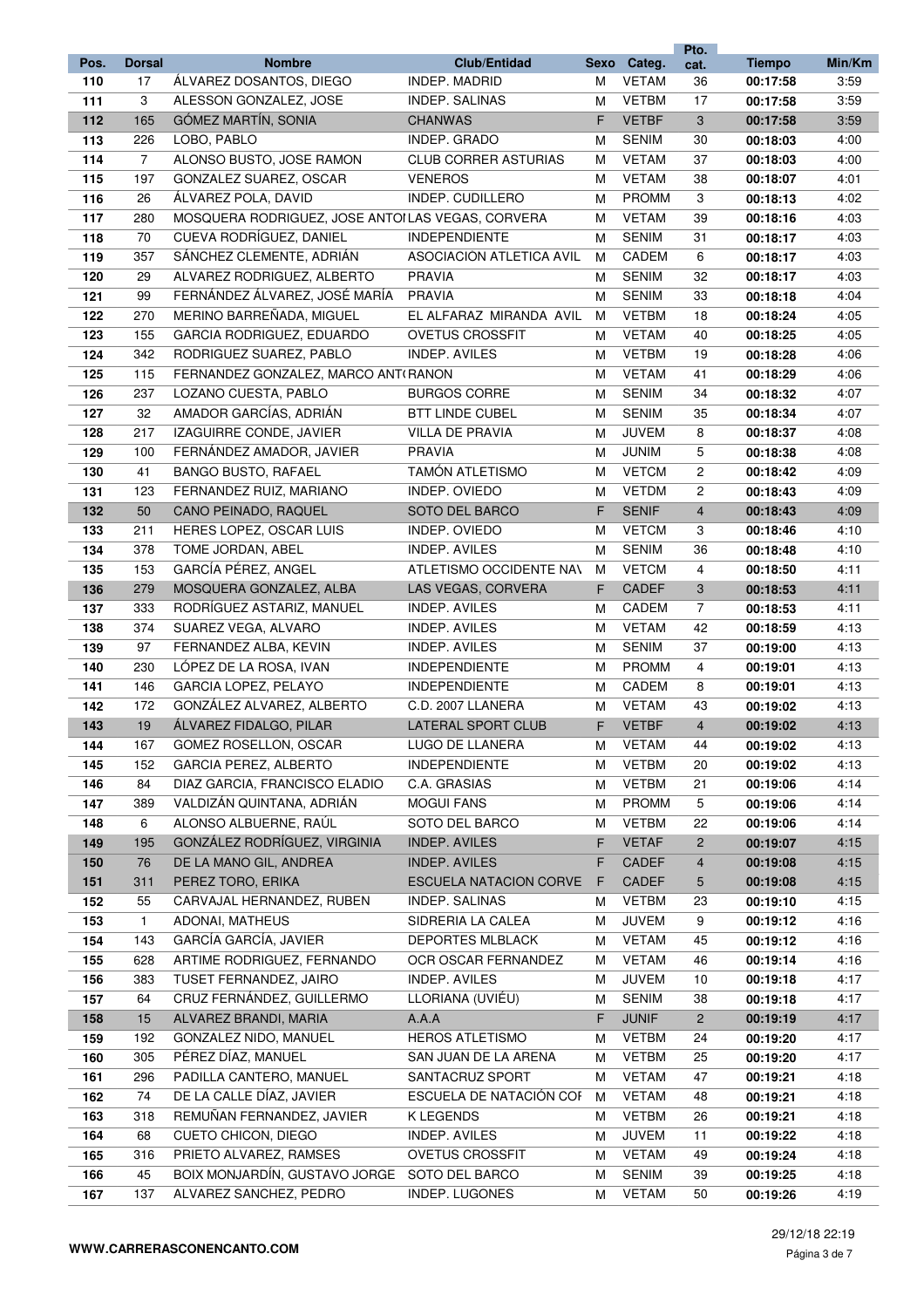|            |               |                                                             |                             |        |                              | Pto.                    |                      |              |
|------------|---------------|-------------------------------------------------------------|-----------------------------|--------|------------------------------|-------------------------|----------------------|--------------|
| Pos.       | <b>Dorsal</b> | <b>Nombre</b>                                               | <b>Club/Entidad</b>         | Sexo   | Categ.                       | cat.                    | <b>Tiempo</b>        | Min/Km       |
| 168        | 258           | MARTINEZ SUAREZ, AARON                                      | ATLETAS DE BARRIO           | м      | <b>VETAM</b>                 | 51                      | 00:19:27             | 4:19         |
| 169        | 264           | MENÉNDEZ GARRIDO, ALICIA                                    | SOTO DEL BARCO              | F      | <b>VETAF</b>                 | 3                       | 00:19:29             | 4:19         |
| 170        | 168           | GÓMEZ SALAS, MARÍA MAGDALENA                                | LATERAL SPORT CLUB          | F      | <b>VETAF</b>                 | $\overline{\mathbf{4}}$ | 00:19:30             | 4:20         |
| 171        | 173           | GONZÁLEZ AZCARATE, GONZALO                                  | <b>RUN 04</b>               | м      | <b>VETBM</b>                 | 27                      | 00:19:31             | 4:20         |
| 172        | 103           | FERNÁNDEZ ARTACHO, JONATHAN                                 | C.A. GRASIAS                | м      | <b>VETAM</b>                 | 52                      | 00:19:31             | 4:20         |
| 173        | 174           | GONZALEZ AZURMENDI, MANUEL                                  | <b>CLUB CORRER ASTURIAS</b> | м      | <b>VETAM</b>                 | 53                      | 00:19:32             | 4:20         |
| 174        | 124           | FERNÁNDEZ SAMPEDRO, CLAUDIO                                 | SANTIAGO DEL MONTE          | м      | <b>SENIM</b>                 | 40                      | 00:19:33             | 4:20         |
| 175        | 376           | TARRIO ALADRO, DANIEL                                       | INDEP. OVIEDO               | м      | <b>VETBM</b>                 | 28                      | 00:19:33             | 4:20         |
| 176        | 148           | GARCÍA MARTÍNEZ, JOSÉ LUIS                                  | CRL                         | м      | <b>VETBM</b>                 | 29                      | 00:19:36             | 4:21         |
| 177        | 263           | MENÉNDEZ DE LUARCA, PABLO                                   | SOTO DEL BARCO              | м      | <b>VETDM</b>                 | 3                       | 00:19:37             | 4:21         |
| 178        | 321           | RICO ROCES, SERGIO                                          | INDEP. MADRID               | м      | <b>SENIM</b>                 | 41                      | 00:19:37             | 4:21         |
| 179        | 300           | PALOMARES VARELA, JOSE MANUEL INDEP. LA ARENA               |                             | м      | <b>VETBM</b>                 | 30                      | 00:19:38             | 4:21         |
| 180        | 86            | DÍAZ LÓPEZ, SERGIO                                          | PIEDRAS BLANCAS             | м      | <b>VETAM</b>                 | 54                      | 00:19:39             | 4:22         |
| 181        | 91            | ELIZALDE CARVAJAL, PABLO                                    | AMSTERDAM                   | м      | <b>SENIM</b>                 | 42                      | 00:19:40             | 4:22         |
| 182        | 364           | SANTOS SUÁREZ, FÁTIMA                                       | OCR TEAM OSCAR FERNANI      | F      | <b>VETAF</b>                 | 5                       | 00:19:40             | 4:22         |
| 183        | 267           | MENENDEZ PACHECO, MANUEL ANGE E.N. CORVERA                  |                             | м      | <b>VETAM</b>                 | 55                      | 00:19:43             | 4:23         |
| 184        | 356           | SANCHEZ ALVAREZ, LUIS                                       | INDEP. AVILES               | м      | <b>VETAM</b>                 | 56                      | 00:19:45             | 4:23         |
| 185        | 134           | FOLGUEIRAS ARTIME, MARIA                                    | <b>INDEP. AVILES</b>        | F.     | <b>VETAF</b>                 | 6                       | 00:19:45             | 4:23         |
| 186        | 295           | OSORIO SECADES, AITANA                                      | ESCUELA DE NATACIÓN COF     | F      | <b>VETAF</b>                 | 7                       | 00:19:45             | 4:23         |
| 187        | 110           | FERNÁNDEZ FERNÁNDEZ, DIEGO                                  | SAN JUAN DE LA ARENA        | м      | CADEM                        | 9                       | 00:19:45             | 4:23         |
| 188        | 16            | ALVAREZ CASTAÑÓN, JOSÉ RAMÓN                                | INDEP. MAJADAHONDA          | м      | <b>VETBM</b>                 | 31                      | 00:19:46             | 4:23         |
| 189        | 121           | FERNANDEZ RATERO, MARIA                                     | UNIVERSIDAD DE OVIEDO       | F      | <b>SENIF</b>                 | 5                       | 00:19:47             | 4:23         |
| 190        | 150           | GARCÍA OVEJERO, MANUEL                                      | <b>LA TEYA</b>              | M      | <b>VETBM</b>                 | 32                      | 00:19:48             | 4:24         |
| 191        | 58            | CASTRO TAMARGO, JENNIFER                                    | <b>PRAVIA</b>               | F      | <b>SENIF</b>                 | 6                       | 00:19:48             | 4:24         |
| 192        | 302           | PARRA RUIZ, DIEGO                                           | INDEP. OVIEDO               | м      | <b>VETAM</b>                 | 57                      | 00:19:50             | 4:24         |
| 193        | 380           | TRAPERO ALBA, ABEL                                          | <b>INDEP. AVILES</b>        | м      | <b>VETAM</b>                 | 58                      | 00:19:50             | 4:24         |
| 194        | 159           | GARCÍA TRAPERO, ABEL                                        | <b>INDEP. AVILES</b>        | м      | <b>JUNIM</b>                 | 6                       | 00:19:51             | 4:24         |
| 195        | 214           | HOOGEN, BERNICE                                             | <b>LONDON</b>               | F      | <b>SENIF</b>                 | $\overline{7}$          | 00:19:55             | 4:25         |
| 196        | 232           | LOPEZ MIERES, NEREA                                         | <b>PRAVIA</b>               | F      | <b>SENIF</b>                 | 8                       | 00:19:55             | 4:25         |
| 197        | 205           | <b>GUTIERREZ ALBUERNE, PEDRO</b>                            | <b>PRAVIA</b>               | м      | <b>SENIM</b>                 | 43                      | 00:19:55             | 4:25         |
| 198        | 185           | GONZALEZ GARCIA, MARIA JESUS                                | DC LUANCO                   | F.     | <b>VETAF</b>                 | 8                       | 00:19:56             | 4:25         |
| 199        | 252           | MARTÍNEZ ARIAS, FRANCISCO                                   | INDEP. OVIEDO               | м      | <b>SENIM</b>                 | 44                      | 00:19:56             | 4:25         |
| 200        | 334           | RODRIGUEZ FERNANDEZ, JOSE ALBEICASTRILLÓN TRIATLÓN          |                             | м      | <b>VETAM</b>                 | 59                      | 00:19:58             | 4:26         |
| 201        | 206           | GUTIÉRREZ FERNÁNDEZ, ESTEFANIA C.D. RELIEVE                 |                             | F      | <b>SENIF</b>                 | 9                       | 00:20:01             | 4:26         |
| 202        | 304           | GALAN MARMOL, CARLOS JOSE                                   | <b>INDEP. AVILES</b>        | м      | <b>SENIM</b>                 | 45                      | 00:20:01             | 4:27         |
| 203        | 82            | DÍAZ ÁLVAREZ, MARÍA DEL MAR<br>GARCÍA MARTÍNEZ, CARLOS JOSÉ | EL ALFARAZ MIRANDA AVIL     | F      | <b>VETBF</b>                 | 5                       | 00:20:02             | 4:27         |
| 204        | 147           |                                                             | INDEP. OVIEDO               | м      | <b>SENIM</b>                 | 46                      | 00:20:08             | 4:28         |
| 205        | 398           | VILLAR GARCIA, ROCIO                                        | <b>PRAVIA</b><br>VALDEMORO  | F.     | <b>VETAF</b>                 | 9                       | 00:20:09<br>00:20:09 | 4:28         |
| 206<br>207 | 66<br>209     | CUERVO DE LA UZ, MARIA TERESA<br>GUTIÉRREZ ORTEGA, ARANTCS  | <b>BURGOS CORRE</b>         | F<br>F | <b>VETAF</b><br><b>SENIF</b> | 10<br>10                | 00:20:09             | 4:28<br>4:28 |
| 208        | 65            | CRUZ FERNÁNDEZ, JORGE                                       | LLORIANA (UVIEU)            | м      | <b>JUNIM</b>                 | $\overline{7}$          | 00:20:11             | 4:29         |
| 209        | 245           | MARIÑO GARCIA, ANGEL                                        | INDEP. AVILES               | м      | <b>VETCM</b>                 | 5                       | 00:20:12             | 4:29         |
| 210        | 177           | GONZÁLEZ COLINO, HENOK                                      | MONTELEON, 133-24196-CAF    | м      | <b>PROMM</b>                 | 6                       | 00:20:13             | 4:29         |
| 211        | 278           | MORO SUAREZ, JOSE ENRIQUE                                   | INDEP. GIJON                | м      | <b>VETBM</b>                 | 33                      | 00:20:16             | 4:30         |
| 212        | 229           | LÓPEZ CAMPO, ANTONIO                                        | INDEP. AVILES               | м      | <b>VETCM</b>                 | 6                       | 00:20:22             | 4:31         |
| 213        | 135           | GALLARDO BRUZOS, JONATAN                                    | LA CAMOCHA-GIJON            | м      | <b>VETAM</b>                 | 60                      | 00:20:23             | 4:31         |
| 214        | 400           | WEIBLE MATA, XURDE                                          | L'ARENA CORRE               | м      | <b>VETBM</b>                 | 34                      | 00:20:23             | 4:31         |
| 215        | 200           | <b>GONZALEZ VICENTE, CONCHI</b>                             | <b>RELIEVE</b>              | F.     | <b>VETAF</b>                 | 11                      | 00:20:25             | 4:32         |
| 216        | 140           | GARCÍA DÍAZ, JAVIER JESÚS                                   | <b>PRAVIA</b>               | M      | <b>VETAM</b>                 | 61                      | 00:20:30             | 4:33         |
| 217        | 191           | GONZALEZ MORA, ALBERTO                                      | INDEP. AVILES               | M      | <b>VETBM</b>                 | 35                      | 00:20:30             | 4:33         |
| 218        | 42            | BARROSO GONZÁLEZ, GONZALO                                   | A CORUÑA                    | м      | <b>JUVEM</b>                 | 12                      | 00:20:31             | 4:33         |
| 219        | 24            | ÁLVAREZ MUIÑA, EDUARDO                                      | PRAVIA                      | м      | <b>VETAM</b>                 | 62                      | 00:20:32             | 4:33         |
| 220        | 131           | FERNÁNDEZ-PAMPILLÓN CESTEROS, INDEP. MADRID                 |                             | M      | <b>VETAM</b>                 | 63                      | 00:20:35             | 4:34         |
| 221        | 351           | SACRISTAN HERAS, JAVIER                                     | INDEP. MADRID               | м      | <b>VETBM</b>                 | 36                      | 00:20:35             | 4:34         |
| 222        | 236           | LORENZO VÁZQUEZ, HUGO ANTONIO REAL GRUPO DE CULTURA (       |                             | M      | <b>VETAM</b>                 | 64                      | 00:20:38             | 4:35         |
| 223        | 282           | MUÑIZ RODRIGUEZ, ALBERTO                                    | <b>JUDO SANFER</b>          | м      | <b>JUVEM</b>                 | 13                      | 00:20:42             | 4:36         |
| 224        | 283           | MUÑIZ RODRIGUEZ, LUCIA                                      | <b>ATLETICA AVILESINA</b>   | F      | <b>CADEF</b>                 | 6                       | 00:20:44             | 4:36         |
| 225        | 343           | RODRIGUEZ SUAREZ, SILVIA                                    | LATERAL CROSSTRAINING       | F.     | <b>VETAF</b>                 | 12                      | 00:20:45             | 4:36         |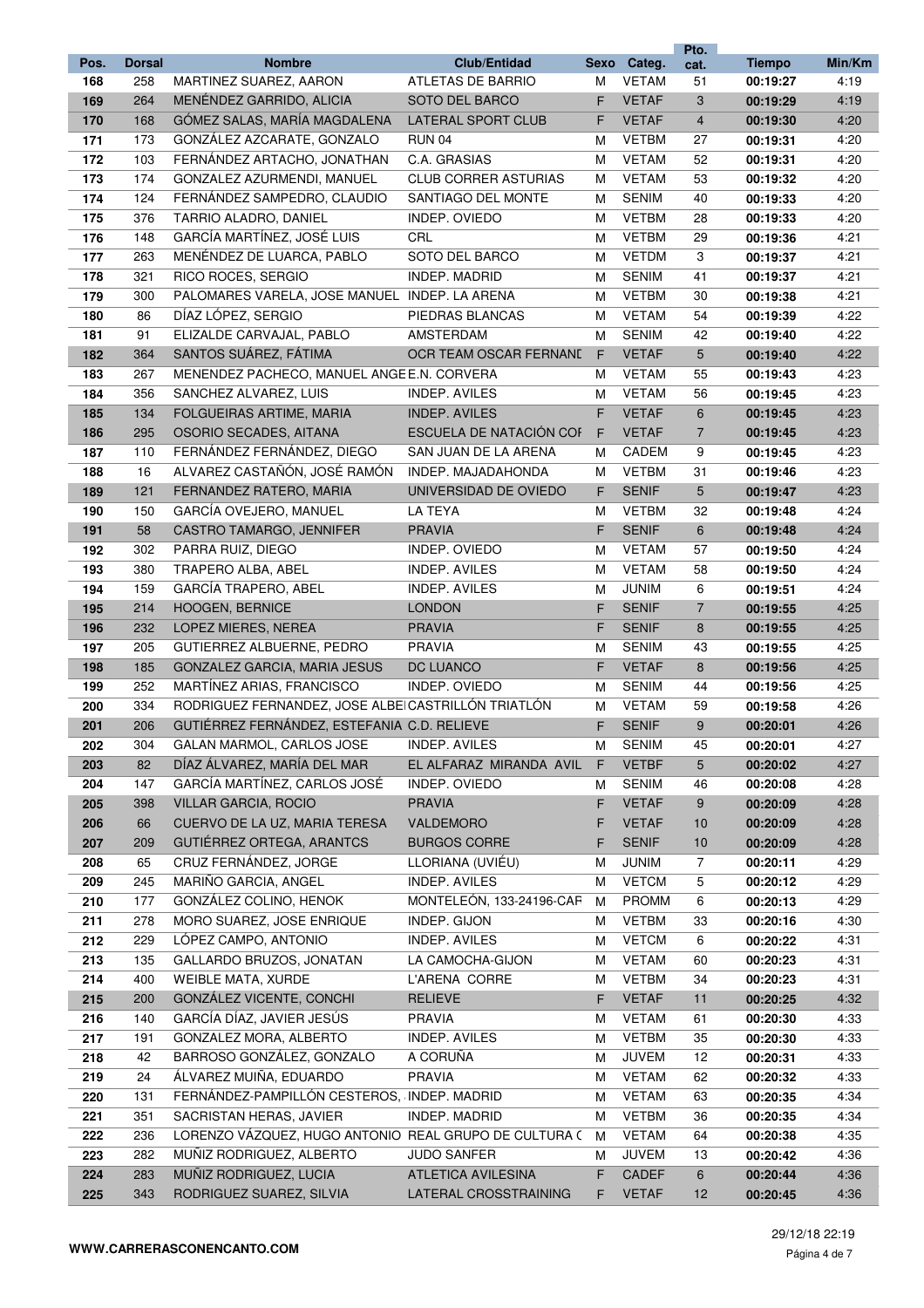|      |               |                                                      |                                |      |              | Pto.           |               |        |
|------|---------------|------------------------------------------------------|--------------------------------|------|--------------|----------------|---------------|--------|
| Pos. | <b>Dorsal</b> | <b>Nombre</b>                                        | <b>Club/Entidad</b>            | Sexo | Categ.       | cat.           | <b>Tiempo</b> | Min/Km |
| 226  | 39            | ARGANZA PATALLO, PELAYO                              | <b>RUNNING SALINAS</b>         | м    | <b>SENIM</b> | 47             | 00:20:47      | 4:37   |
| 227  | 371           | SUÁREZ PELAZ, ALFONSO                                | UVIÉU                          | м    | <b>SENIM</b> | 48             | 00:20:48      | 4:37   |
| 228  | 395           | VILLABRILLE PATALLO, DIEGO                           | <b>CLUB ATLETISMO PALMA</b>    | м    | CADEM        | 10             | 00:20:49      | 4:37   |
| 229  | 118           | FERNANDEZ LOPEZ, FRANCISCO                           | <b>CORVERA DE ASTURIAS</b>     | М    | <b>VETBM</b> | 37             | 00:20:52      | 4:38   |
| 230  | 360           | SANCHEZ RODRIGUEZ, PABLO                             | <b>K-LEGENDS</b>               | М    | CADEM        | 11             | 00:20:57      | 4:39   |
| 231  | 319           | REMUÑAN GRANADO, BORJA                               | <b>K-LEGENDS</b>               | м    | CADEM        | 12             | 00:20:57      | 4:39   |
| 232  | 53            | CARRACEDO RODRÍGUEZ, ELOY MIGL INDEP. OVIEDO         |                                | м    | <b>SENIM</b> | 49             | 00:20:57      | 4:39   |
| 233  | 329           | ROBLES RAMIREZ, MÓNICA                               | <b>MARLINS TRIATLON MADRID</b> | F    | <b>SENIF</b> | 11             | 00:20:58      | 4:39   |
| 234  | 130           | FERNÁNDEZ VIÑA, JUAN IGNACIO                         | <b>INDEP. LUANCO</b>           | М    | <b>VETBM</b> | 38             | 00:21:08      | 4:41   |
| 235  | 210           | HERBERT, DANIEL                                      | MUROS DE NALON                 | M    | <b>VETAM</b> | 65             | 00:21:14      | 4:43   |
| 236  | 303           | PEREIRA ALVAREZ, JOSE                                | K LEGENDS                      | м    | <b>VETAM</b> | 66             | 00:21:14      | 4:43   |
| 237  | 240           | MADARIAGA CASQUERO, GUILLERMO ALCALÁ DE HENARES      |                                | М    | <b>PROMM</b> | $\overline{7}$ | 00:21:22      | 4:44   |
| 238  | 627           | ARRIZABALAGA SUAREZ, IGNACIO                         | LA ARENA                       | M    | <b>VETAM</b> | 67             | 00:21:23      | 4:45   |
| 239  | 111           | FERNANDEZ GARCIA, JUAN ANTONIO INDEP. AVILES         |                                | M    | <b>VETCM</b> | $\overline{7}$ | 00:21:32      | 4:47   |
| 240  | 396           | VILLABRILLE PATALLO, PABLO                           | PALMA DE MALLORCA              | M    | <b>JUVEM</b> | 14             | 00:21:40      | 4:48   |
| 241  | 260           | MARTÍNEZ-GUISASOLA DUARTE, MIGLINDEP. AVILES         |                                | M    | <b>VETAM</b> | 68             | 00:21:40      | 4:49   |
| 242  | 269           | MERÍN MORALES, DIEGO                                 | EQUIPO ML BLACK                | М    | <b>VETDM</b> | 4              | 00:21:43      | 4:49   |
| 243  | 373           | SUÁREZ SAAVEDRA, SONSOLES                            | <b>INDEP. SALINAS</b>          | F    | <b>VETAF</b> | 13             | 00:21:44      | 4:49   |
| 244  | 38            | ARGANZA PATALLO, NATALIA                             | <b>RUNNING SALINAS</b>         | F    | <b>PROMF</b> | $\mathbf{1}$   | 00:21:55      | 4:52   |
| 245  | 93            | ESCALADA GONZALEZ, SERGIO                            | <b>INDEP. AVILES</b>           | M    | <b>SENIM</b> | 50             | 00:21:55      | 4:52   |
| 246  | 37            | ARGANZA MENENDEZ, ENRIQUE                            | RUNNING SALINAS                | м    | <b>VETBM</b> | 39             | 00:21:55      | 4:52   |
| 247  | 57            | <b>CASAS LAFUENTE, AIDA</b>                          | <b>INDEP. MIERES</b>           | F.   | <b>VETAF</b> | 14             | 00:21:59      | 4:53   |
| 248  | 90            | DIEZ LANTARON, FERNANDO                              | INDEP. SALINAS                 | M    | <b>SENIM</b> | 51             | 00:22:02      | 4:53   |
| 249  | 385           | TUSET PRIETO, JOSE RAMON                             | <b>INDEP. AVILES</b>           | м    | <b>VETBM</b> | 40             | 00:22:03      | 4:54   |
| 250  | 388           | VALDÉS VILLANUEVA, JOSE ANTONIO PIEDRAS BLANCAS      |                                | М    | <b>VETBM</b> | 41             | 00:22:04      | 4:54   |
| 251  | 156           | GARCIA RODRIGUEZ, NACHO                              | <b>SANTOSESO</b>               | м    | <b>VETAM</b> | 69             | 00:22:08      | 4:55   |
| 252  | 21            | ALVAREZ LEDESMA, ISRAEL                              | INDEP. AVILES                  | м    | <b>VETAM</b> | 70             | 00:22:09      | 4:55   |
| 253  | 313           | POLLEDO PEREDA, DAVID                                | INDEP. OVIEDO                  | м    | <b>PROMM</b> | 8              | 00:22:10      | 4:55   |
| 254  | 289           | NIDO CAMPO, JUDITH                                   | <b>INDEP. CUDILLERO</b>        | F    | <b>PROMF</b> | 2              | 00:22:11      | 4:55   |
| 255  | 323           | RIESGO ARGÜELLES, JESÚS ANTONIC SAN JUAN DE LA ARENA |                                | М    | <b>VETCM</b> | 8              | 00:22:11      | 4:55   |
| 256  | 81            | DIAZ ALVAREZ, GONZALO                                | SAN JUAN DE LA ARENA           | М    | <b>VETAM</b> | 71             | 00:22:12      | 4:56   |
| 257  | 31            | ÁLVAREZ ZAPICO, HELENA                               | DC LUANCO                      | F    | <b>VETAF</b> | 15             | 00:22:25      | 4:59   |
| 258  | 186           | GONZÁLEZ GRANDA, EDUARDO                             | INDEP. OVIEDO                  | М    | <b>PROMM</b> | 9              | 00:22:29      | 4:59   |
| 259  | 8             | ALONSO GARACIA, BEATRIZ                              | SAN JUAN DE LA ARENA           | F    | <b>SENIF</b> | 12             | 00:22:30      | 5:00   |
| 260  | 248           | MARTIN MARTINEZ, CARLOS                              | INDEP. GIJON                   | М    | <b>JUNIM</b> | 8              | 00:22:31      | 5:00   |
| 261  | 222           | LEDESMA ALVAREZ, MARÍA                               | INDEP. OVIEDO                  | F    | <b>VETBF</b> | 6              | 00:22:32      | 5:00   |
| 262  | 271           | MESA ÁLVAREZ, ÁNGEL                                  | <b>CHANWAS</b>                 | M    | <b>SENIM</b> | 52             | 00:22:36      | 5:01   |
| 263  | 102           | FERNÁNDEZ ARIAS, JOSÉ LUIS                           | INDEP. GRADO                   | М    | <b>VETAM</b> | 72             | 00:22:36      | 5:01   |
| 264  | 242           | MAESTRO RESTA, AIDA                                  | INDEP. GIJON                   | F    | <b>VETAF</b> | 16             | 00:22:36      | 5:01   |
| 265  | 208           | GUTIÉRREZ HEVIA, ADRIÁN                              | INDEP. GIJON                   | M    | <b>VETAM</b> | 73             | 00:22:37      | 5:01   |
| 266  | 77            | DEL ARCO SOUSA, ALMUDENA                             | <b>CORVERA</b>                 | F    | <b>VETBF</b> | $\overline{7}$ | 00:22:40      | 5:02   |
| 267  | 61            | CÓMITRE COURO, RAFAEL                                | SOTO DEL BARCO                 | M    | <b>VETBM</b> | 42             | 00:22:41      | 5:02   |
| 268  | 233           | LOPEZ MORAN, PABLO                                   | INDEP. AVILES                  | м    | <b>VETBM</b> | 43             | 00:22:43      | 5:02   |
| 269  | 196           | GONZÁLEZ SÁNCHEZ, SILVINO                            | LATERAL SPORT CLUB             | м    | <b>VETCM</b> | 9              | 00:22:44      | 5:03   |
| 270  | 234           | LÓPEZ SOTO, BEATRIZ                                  | PIEDRAS BLANCAS                | F    | <b>VETAF</b> | 17             | 00:22:44      | 5:03   |
| 271  | 184           | GONZÁLEZ FREIRE, VANESA                              | INDEP. GRADO                   | F    | <b>VETAF</b> | 18             | 00:22:53      | 5:05   |
| 272  | 13            | ÁLVAREZ ÁLVAREZ, RUBÉN                               | SAN JUAN DE LA ARENA           | M    | <b>JUNIM</b> | 9              | 00:22:53      | 5:05   |
| 273  | 132           | FERRERO ESCALADA, BENJAMIN                           | MUROS DE NALÓN                 | М    | <b>VETBM</b> | 44             | 00:22:53      | 5:05   |
| 274  | 12            | ÁLVAREZ ÁLVAREZ, DAVID                               | SAN JUAN DE LA ARENA           | м    | <b>SENIM</b> | 53             | 00:22:54      | 5:05   |
| 275  | 341           | RODRIGUEZ SANCHEZ, JOSE MANUEL EL PARQUE             |                                | M    | <b>VETCM</b> | 10             | 00:22:54      | 5:05   |
| 276  | 336           | RODRIGUEZ GONZALEZ, MARCOS                           | INDEP. MADRID                  | M    | <b>SENIM</b> | 54             | 00:22:54      | 5:05   |
| 277  | 107           | FERNÁNDEZ DÍAZ, NURIA                                | INDEP. LUANCO                  | F    | <b>VETBF</b> | 8              | 00:23:05      | 5:07   |
| 278  | 207           | GUTIÉRREZ GUTIÉRREZ, JUAN CARLC INDEP. LUANCO        |                                | м    | <b>VETBM</b> | 45             | 00:23:05      | 5:07   |
| 279  | 33            | ARANGO GARCIA, MARCOS                                | SAN JUAN DE LA ARENA           | м    | <b>SENIM</b> | 55             | 00:23:07      | 5:08   |
| 280  | 284           | MUÑIZ RODRIGUEZ, YOLANDA                             | CONGELADOS GLACIAR             | F    | <b>VETBF</b> | 9              | 00:23:08      | 5:08   |
| 281  | 120           | FERNANDEZ MUÑIZ, MARCOS                              | CONGELADOS GLACIAR             | M    | <b>SENIM</b> | 56             | 00:23:09      | 5:08   |
| 282  | 256           | MARTINEZ IGLESIAS, LUIS ANTONIO                      | INDEP. AVILES                  | M    | <b>VETBM</b> | 46             | 00:23:09      | 5:08   |
| 283  | 109           | FERNÁNDEZ FERNÁNDEZ, ANDRÉS                          | INDEP. LA ARENA                | M    | SENIM        | 57             | 00:23:10      | 5:09   |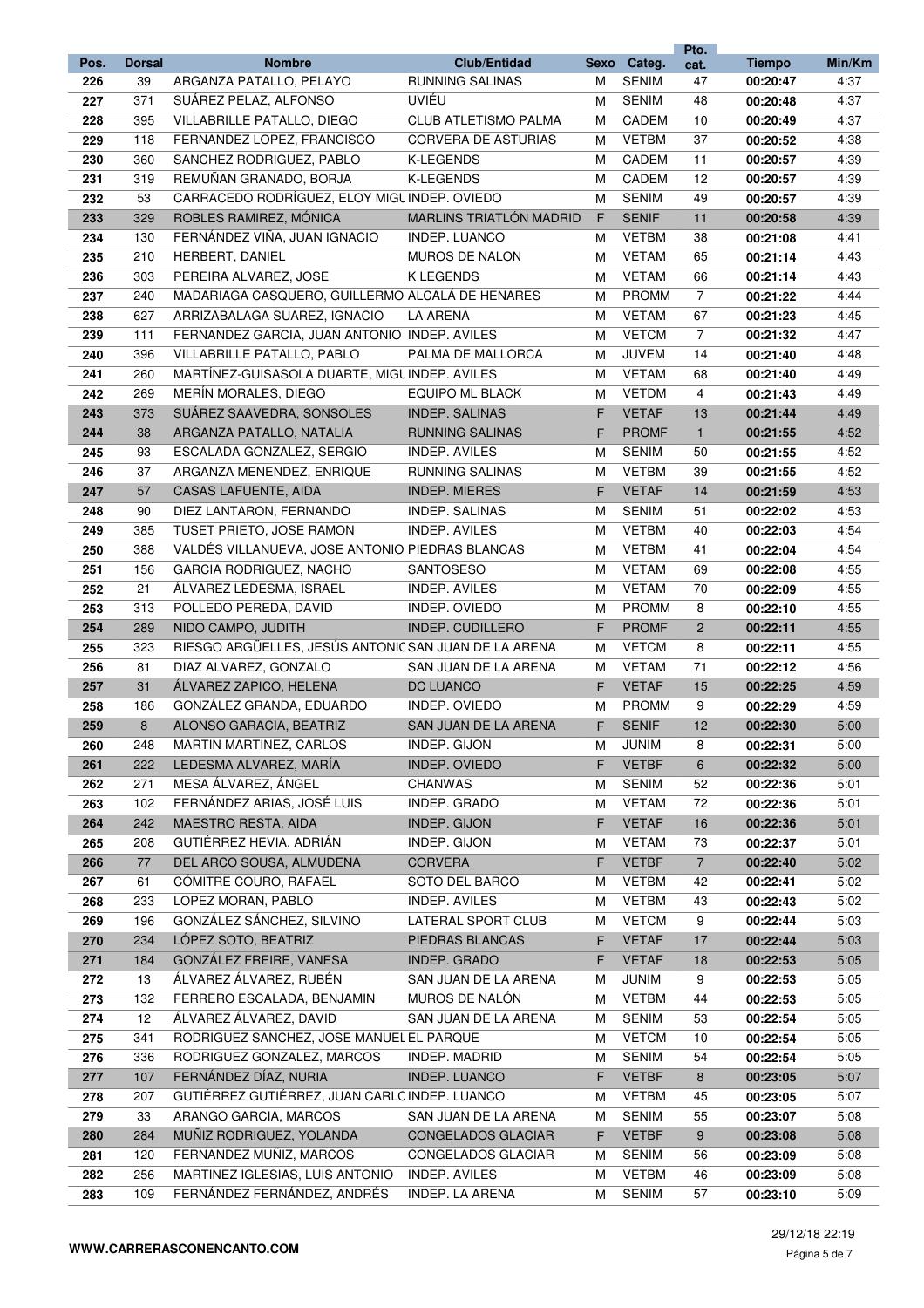|      |               |                                                    |                           |      |              | Pto.           |               |        |
|------|---------------|----------------------------------------------------|---------------------------|------|--------------|----------------|---------------|--------|
| Pos. | <b>Dorsal</b> | <b>Nombre</b>                                      | <b>Club/Entidad</b>       | Sexo | Categ.       | cat.           | <b>Tiempo</b> | Min/Km |
| 284  | 268           | MENÉNDEZ SUÁREZ, MARTA                             | <b>CORNELLANA</b>         | F    | <b>VETAF</b> | 19             | 00:23:14      | 5:09   |
| 285  | 340           | RODRIGUEZ MENENDEZ, YOLANDA                        | <b>PRAVIA</b>             | F    | <b>VETAF</b> | 20             | 00:23:18      | 5:10   |
| 286  | 112           | FERNÁNDEZ GARCÍA, ESTEFANIA                        | SOTO DEL BARCO            | F    | <b>SENIF</b> | 13             | 00:23:18      | 5:10   |
| 287  | 63            | CORRALES GUTIÉRREZ, RUBÉN                          | INDEP. MALLORCA           | м    | <b>VETAM</b> | 74             | 00:23:19      | 5:10   |
| 288  | 119           | FERNANDEZ LOPEZ, JUAN MANUEL                       | SAN JUAN DE LA ARENA      | м    | <b>VETAM</b> | 75             | 00:23:19      | 5:11   |
| 289  | 59            | CELADOR COLERO, ADRIÁN                             | <b>INDEP. AVILES</b>      | м    | <b>JUNIM</b> | 10             | 00:23:22      | 5:11   |
| 290  | 160           | <b>GARCÍA TRAPERO, ALBA</b>                        | <b>INDEP. AVILES</b>      | F    | <b>PROMF</b> | 3              | 00:23:22      | 5:11   |
| 291  | 259           | MARTINEZ SUAREZ, JAIME                             | <b>INDEP. AVILES</b>      | М    | <b>SENIM</b> | 58             | 00:23:23      | 5:11   |
| 292  | 163           | <b>GARROTE TEJEDOR, CLAUDIA</b>                    | <b>INDEP. SALINAS</b>     | F.   | <b>PROMF</b> | $\overline{4}$ | 00:23:27      | 5:12   |
| 293  | 23            | ÁLVAREZ MARCOS, RAQUEL QIAO                        | <b>INDEP. AVILES</b>      | F    | <b>PROMF</b> | 5              | 00:23:28      | 5:12   |
| 294  | 180           | GONZALEZ CUERVO, ABRAHAM                           | SAN JUAN DE LA ARENA      | м    | <b>JUVEM</b> | 15             | 00:23:29      | 5:13   |
| 295  | 149           | <b>GARCIA MIER, IYAN</b>                           | LAS VEGAS                 | м    | CADEM        | 13             | 00:23:36      | 5:14   |
| 296  | 179           | GONZÁLEZ CORUGEDO, PAULINO                         | <b>INDEP. AVILES</b>      | M    | <b>VETBM</b> | 47             | 00:23:36      | 5:14   |
| 297  | 347           | RUBIA CALVO, LUIS FELIPE                           | SAN JUAN DE LA ARENA      | м    | <b>VETAM</b> | 76             | 00:23:37      | 5:15   |
| 298  | 224           | LLANEZA GARCIA, J. LUIS                            | INDEP. OVIEDO             | м    | <b>VETCM</b> | 11             | 00:23:47      | 5:17   |
| 299  | 22            | ALVAREZ LOPEZ, ANA                                 | <b>INDEP. MIERES</b>      | F    | <b>SENIF</b> | 14             | 00:23:47      | 5:17   |
| 300  | 30            | ÁLVAREZ SEBASTIAN, RUBÉN                           | <b>INDEP. MIERES</b>      | M    | <b>VETBM</b> | 48             | 00:23:47      | 5:17   |
| 301  | 391           | VARAS BAU, JULIO                                   | TRIATLON TRES CANTOS      | м    | <b>VETCM</b> | 12             | 00:23:47      | 5:17   |
| 302  | 105           | FERNÁNDEZ CUESTA, AVELINO                          | INDEP. CANDÁS             | м    | <b>VETBM</b> | 49             | 00:23:48      | 5:17   |
| 303  | 365           | <b>SERANTES DIAZ, ANGELES</b>                      | INDEP. GIJON              | F    | <b>VETBF</b> | 10             | 00:23:48      | 5:17   |
| 304  | 188           | <b>GONZALEZ MARTÍN, PATRICIA</b>                   | <b>EMC TRIATLON</b>       | F    | <b>VETAF</b> | 21             | 00:23:48      | 5:17   |
|      | 67            | CUERVO DE LA UZ, MARLEN                            | <b>SOTO DEL BARCO</b>     | F    | <b>VETBF</b> | 11             |               | 5:18   |
| 305  |               |                                                    | <b>K LEGENDS</b>          |      | <b>VETAF</b> | 22             | 00:23:53      |        |
| 306  | 338           | RODRIGUEZ MARTINEZ, ENEDINA                        |                           | F    |              |                | 00:24:03      | 5:20   |
| 307  | 108           | FERNANDEZ FERNANDEZ, JESUS                         | <b>K-LEGENDS</b>          | м    | <b>VETAM</b> | 77             | 00:24:03      | 5:20   |
| 308  | 251           | MARTINEZ ÁLVAREZ, MARÍA                            | <b>LATERAL SPORT CLUB</b> | F.   | <b>SENIF</b> | 15             | 00:24:04      | 5:20   |
| 309  | 219           | JARQUE IGLESIAS, ANA BELÉN                         | LATERAL SPORT CLUB        | F    | <b>VETAF</b> | 23             | 00:24:04      | 5:21   |
| 310  | 40            | ASTARIZ GONZALEZ, MIRIAM                           | <b>INDEP. AVILES</b>      | F    | <b>VETBF</b> | 12             | 00:24:15      | 5:23   |
| 311  | 335           | RODRÍGUEZ GARCÍA, PEPE                             | <b>INDEP. AVILES</b>      | M    | <b>VETBM</b> | 50             | 00:24:16      | 5:23   |
| 312  | 381           | TRAPOTE DELGADO, DIANA                             | <b>INDEP. MADRID</b>      | F    | <b>VETAF</b> | 24             | 00:24:23      | 5:25   |
| 313  | 382           | TRAPOTE DELGADO, LUCIA                             | <b>INDEP. MADRID</b>      | F    | <b>SENIF</b> | 16             | 00:24:24      | 5:25   |
| 314  | 5             | ALLENDE, ROBERTO                                   | <b>INDEP. SANTOÑA</b>     | м    | <b>VETBM</b> | 51             | 00:24:34      | 5:27   |
| 315  | 164           | GÓMEZ LÓPEZ, CELIA                                 | INDEP. GIJON              | F    | <b>SENIF</b> | 17             | 00:24:40      | 5:28   |
| 316  | 52            | CARRACEDO RODRÍGUEZ, ANDREA                        | <b>INDEP. OVIEDO</b>      | F    | <b>SENIF</b> | 18             | 00:24:57      | 5:32   |
| 317  | 276           | MONTES COLLADO, ALBA                               | <b>INDEP. AVILES</b>      | F    | <b>CADEF</b> | $\overline{7}$ | 00:25:06      | 5:34   |
| 318  | 83            | DIAZ DELGADO, MARTA AURORA                         | <b>SCD RIBADESELLA</b>    | F    | <b>VETCF</b> | $\mathbf{1}$   | 00:25:10      | 5:35   |
| 319  | 669           | <b>GARCIA VEGA, LUIS</b>                           | INDEP. OVIEDO             | м    | <b>VETAM</b> | 78             | 00:25:10      | 5:35   |
| 320  | 85            | DIAZ GUTIERREZ, MARTA                              | SAN JUAN DE LA ARENA      | F.   | <b>VETAF</b> | 25             | 00:25:10      | 5:35   |
| 321  | 139           | <b>GARCIA ARECES, M.ANTONIA</b>                    | <b>INDEP. AVILES</b>      | F    | <b>VETCF</b> | $\overline{c}$ | 00:25:14      | 5:36   |
| 322  | 350           | RUBIO ZAMARREÑO, MATEO                             | PIEDRAS BLANCAS           | м    | CADEM        | 14             | 00:25:16      | 5:36   |
| 323  | 394           | VILLABRILLE DOMÍNGUEZ, JOSÉ LUIS PALMA DE MALLORCA |                           | м    | <b>VETBM</b> | 52             | 00:25:18      | 5:37   |
| 324  | 292           | NOVAL RODRÍGUEZ, SANDRA                            | <b>AGONES</b>             | F    | <b>VETAF</b> | 26             | 00:25:19      | 5:37   |
| 325  | 71            | CURIEL MARTÍNEZ, ISRAEL                            | <b>AGONES</b>             | M    | <b>VETAM</b> | 79             | 00:25:20      | 5:37   |
| 326  | 34            | ARANGO GÓMEZ, NAYARA                               | MUROS DEL NALÓN           | F    | <b>JUVEF</b> | $\mathbf{1}$   | 00:25:35      | 5:41   |
| 327  | 281           | MUÑIZ GONZALEZ, ALBERTO                            | INDEP. AVILES             | М    | <b>VETBM</b> | 53             | 00:25:37      | 5:41   |
| 328  | 370           | SUÁREZ MARTÍN, DAVID                               | SOTO DEL BARCO            | м    | <b>VETAM</b> | 80             | 00:25:53      | 5:45   |
| 329  | 78            | MENENDEZ GARCIA, ALFONSO JAVIEF CORVERA            |                           | м    | <b>VETBM</b> | 54             | 00:26:07      | 5:48   |
| 330  | 337           | RODRÍGUEZ MARIÑO, IRIS                             | PIEDRAS BLANCAS           | F.   | <b>JUVEF</b> | $\overline{2}$ | 00:26:11      | 5:49   |
| 331  | 244           | MARIÑO CORRALES, MANUEL JOSE                       | <b>TARIFA</b>             | м    | VETAM        | 81             | 00:26:11      | 5:49   |
| 332  | 92            | ENRIQUE BLANCO, BEATRIZ                            | PIEDRAS BLANCAS           | F    | <b>VETAF</b> | 27             | 00:26:25      | 5:52   |
| 333  | 171           | GONZÁLEZ ALONSO, TERESA                            | CABO PEÑAS                | F    | <b>VETCF</b> | 3              | 00:26:26      | 5:52   |
| 334  | 20            | ÁLVAREZ GONZÁLEZ, ADRIAN                           | AD SIN FRONTERAS          | м    | <b>SENIM</b> | 59             | 00:26:27      | 5:52   |
| 335  | 228           | LOPEZ CAMPO, ANA MARIA                             | <b>INDEPENDIENTE</b>      | F    | <b>VETAF</b> | 28             | 00:26:31      | 5:53   |
| 336  | 377           | TELLECHEA, CRISTINA                                | INDEP. OVIEDO             | F    | <b>VETAF</b> | 29             | 00:27:13      | 6:02   |
| 337  | 225           | LLERA DÍAZ, BEGOÑA                                 | INDEP. SALINAS            | F    | <b>VETBF</b> | 13             | 00:27:16      | 6:03   |
| 338  | 307           | PEREZ MARTIN, DANIEL                               | INDEP. OVIEDO             | М    | <b>VETAM</b> | 82             | 00:27:20      | 6:04   |
| 339  | 231           | LOPEZ MESA, SONIA                                  | INDEP. OVIEDO             | F.   | <b>VETAF</b> | 30             | 00:27:20      | 6:04   |
| 340  | 379           | TOYOS MARTINO, PAZ                                 | INDEP. GIJON              | F    | <b>VETBF</b> | 14             | 00:27:25      | 6:05   |
| 341  | 253           | MARTINEZ GARCIA, CARMEN MARIA                      | INDEP. OVIEDO             | F.   | <b>VETAF</b> | 31             | 00:27:28      | 6:06   |